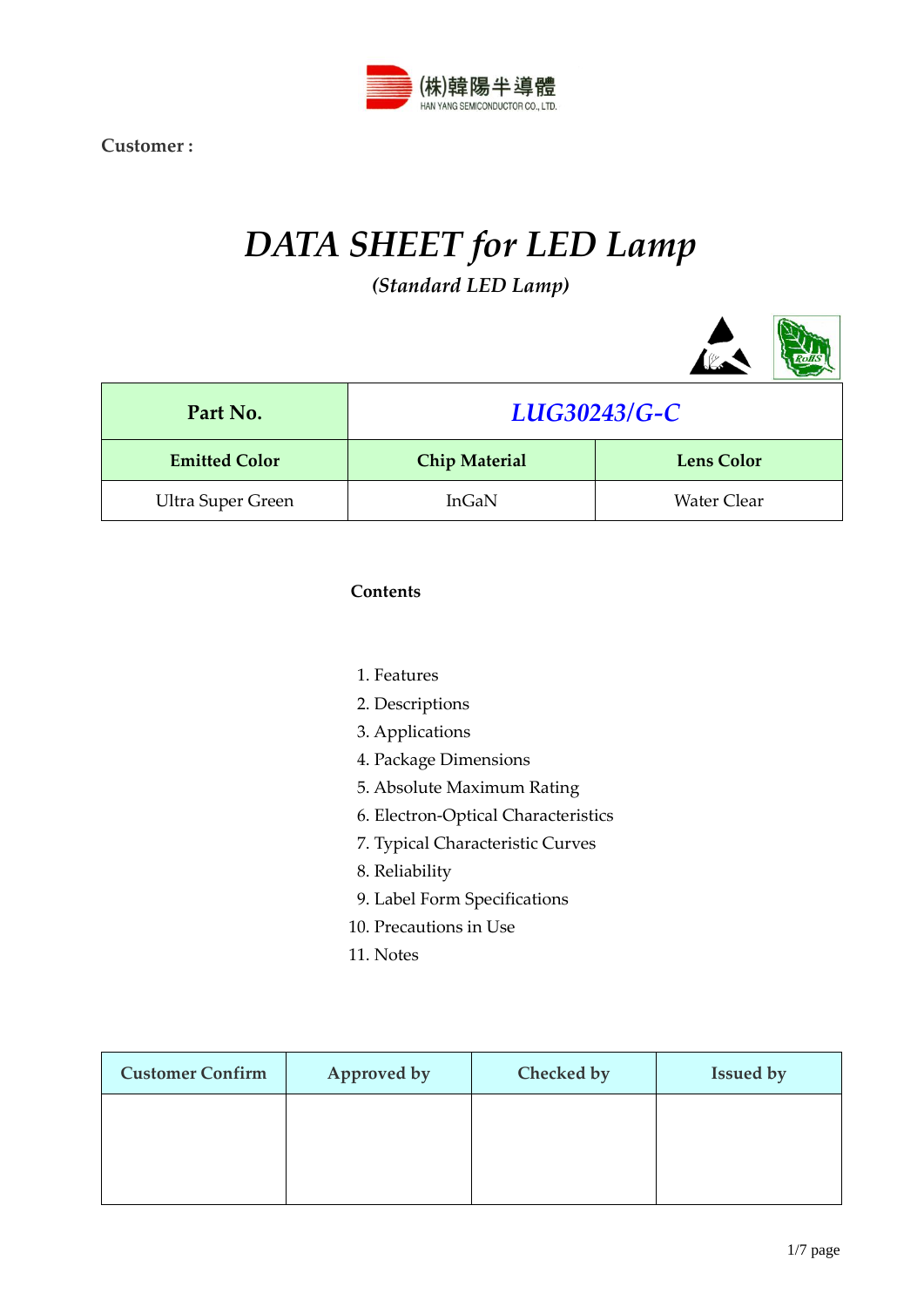

## **Features :**

High speed response High reliability and long life Low power consumption Available in red, blue, white, green, yellow colors Suitable for pulse operation This product doesn't contain restriction Substance, comply RoHS standard

## **Descriptions :**

The LED lamps are available with different colors, intensities, epoxy colors, etc. The series specially designed for applications requiring higher brightness. Superior performance in outdoor environment.

## **Applications :**

These lamp are widely used for various application. Indication of all kinds. Commercial use.

## **Package Dimensions :**



Note :

- 1. All dimensions are in millimeters(mm)
- 2. Tolerance is ±0.25mm unless otherwise noted
- 3. Protruded resin under flange is 1.5mm Max LED.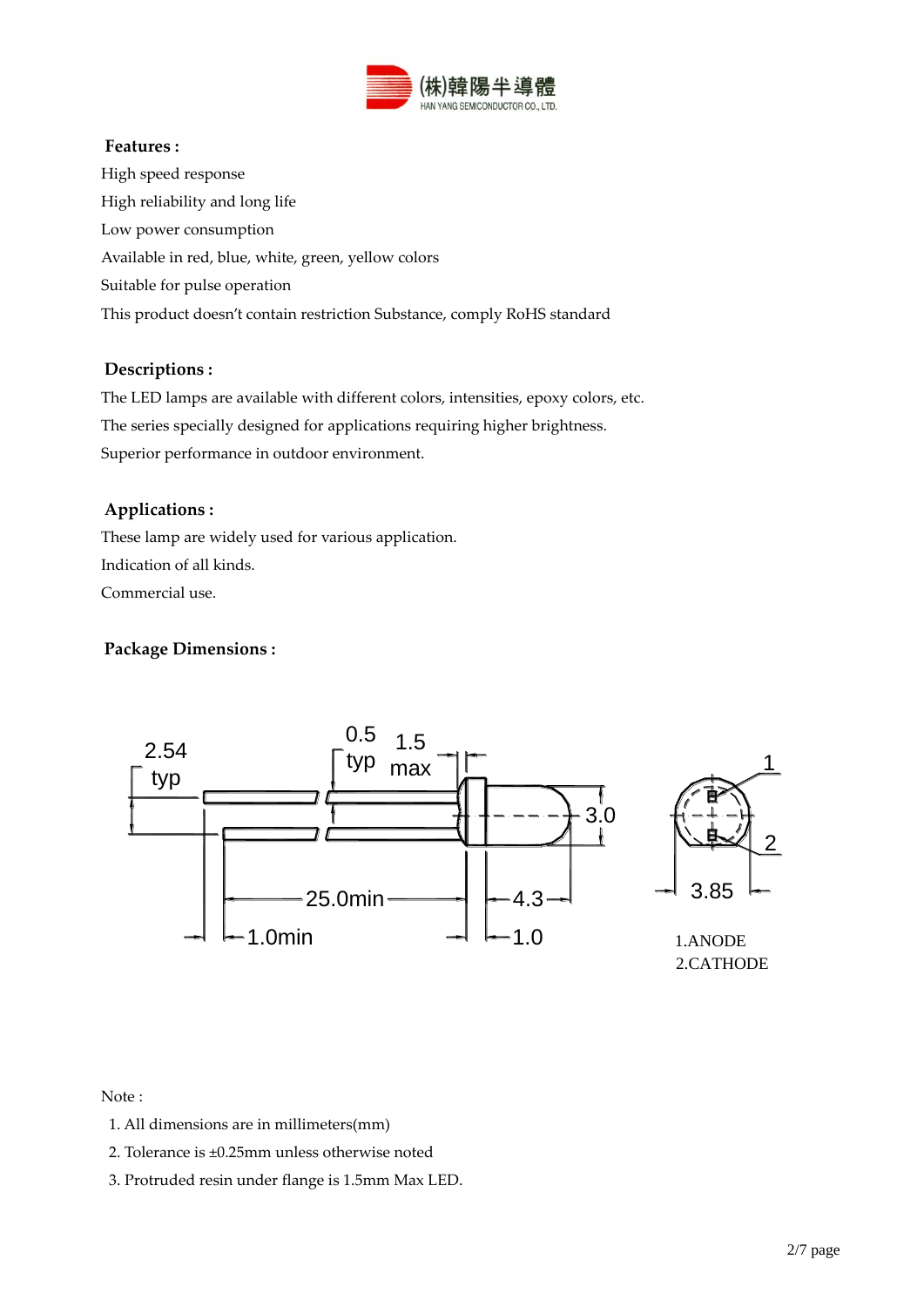

## **Absolute Maximum Rating (Ta = 25**℃**)**

| Parameter                                | Symbol             | <b>Maximum Rating</b> | Unit |
|------------------------------------------|--------------------|-----------------------|------|
| Power Dissipation                        | $P_d$              | 80                    | mW   |
| Pulse Forward Current (Duty 1/10 @ 1kHz) | ${\rm I}_{\rm FP}$ | 100                   | mA   |
| <b>Continuous Forward Current</b>        | $\rm I$ F          | 20                    | mA   |
| Reverse Voltage                          | $V_{R}$            | 5                     |      |
| <b>Operation Temperature</b>             | $T_{\rm opt}$      | $-30 \sim 85$         | n    |
| Storage Temperature                      | $T_{\rm stg}$      | $-40 \sim 100$        | ∽    |
| Soldering Temperature                    | $T_{\rm sol}$      | $260 \pm 5$           |      |

Note : Soldering Time ≤5 seconds

Tsol condition : 3mm for the base of the epoxy bulb.

## **Electron-Optical Characteristics (Ta = 25**℃**)**

| Parameter                | Symbol            | Min.  | Typ.  | Max.   | Unit | <b>Test Condition</b> |
|--------------------------|-------------------|-------|-------|--------|------|-----------------------|
| Luminous Intensity       | Iv                | 7,000 | 9,000 | 11,500 | mcd  | $I_F=20 \text{ mA}$   |
| Forward Voltage          | $\rm V_F$         | 2.8   |       | 3.4    | V    | $I_F=20 \text{ mA}$   |
| <b>Reverse Current</b>   | IR                |       |       | 50     | μA   | $V_R = 5V$            |
| Dominant Wavelength      | $\lambda$ d       | 512   |       | 524    | nm   | $I_F=20 \text{ mA}$   |
| Peak Emission Wavelength | $\lambda_{\rm P}$ |       | 515   |        | nm   | $I_F=20 \text{ mA}$   |
| Spectral Line Half Width | $\Delta\lambda$   |       | 30    |        | nm   | $I_F=20 \text{ mA}$   |
| Viewing Angle            | $2\theta$ 1/2     |       | 20    |        | deg  | $I_F=20 \text{ mA}$   |

Notes : 1.Tolerance of Luminous Intensity ±10%

2.Tolerance of Dominant Wavelength ±2nm

3. Tolerance of Forward voltage ±0.05V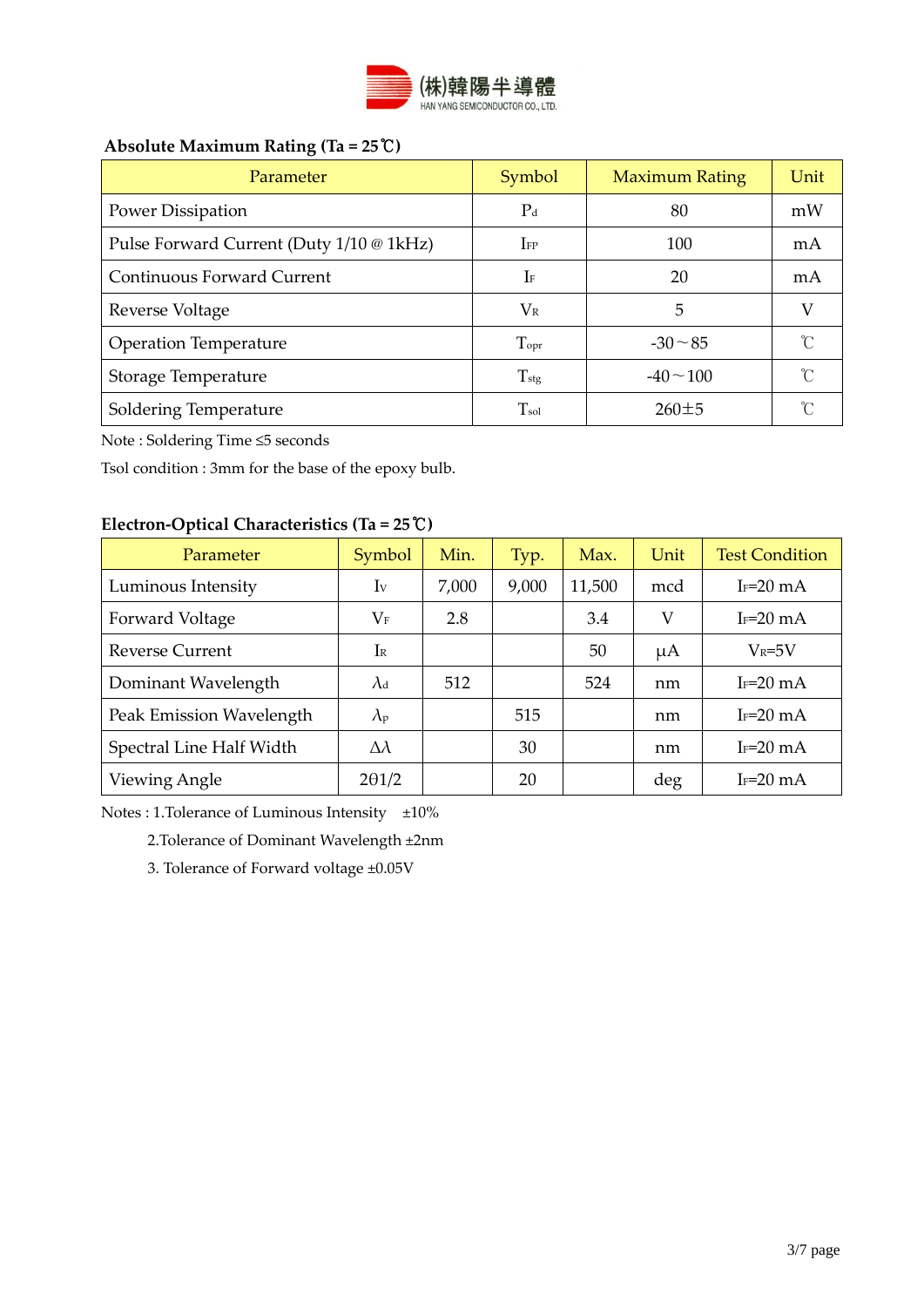

## **Typical Characteristic Curves :**



Radiation Angle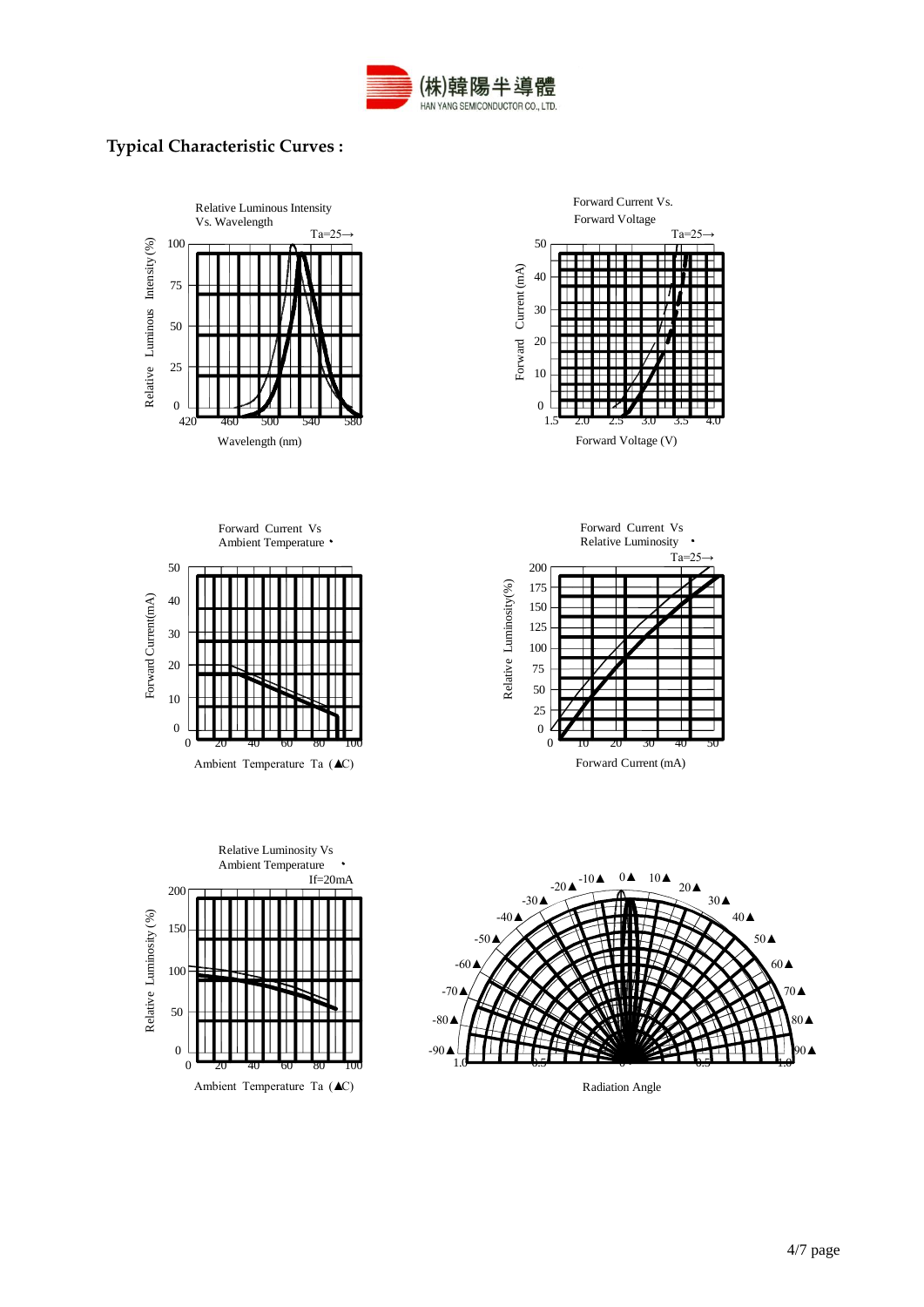

## **Reliability :**

## **1) Test Items and Conditions**

| <b>Test Item</b>           | <b>Test Conditions</b>                                                                                      | Duration    | Sample | Ac/Re |
|----------------------------|-------------------------------------------------------------------------------------------------------------|-------------|--------|-------|
| Temperature Cycle          | $-40^{\circ}$ (30 min.) ~ 25 °C(5 min.) ~<br>$100\degree$ (30 min.) ~ 25 $\degree$ (5 min.)                 | 100 cycles  | 20     | 0/1   |
| High Temp. Storage         | Ta= $100^{\circ}$ C                                                                                         | 1,000 hours | 20     | 0/1   |
| Temp. & Humidity Test      | Ta=85℃, RH=85%                                                                                              | 1,000 hours |        | 0/1   |
| Low Temp. Storage          | Ta=-40 $\degree$ C                                                                                          | 1,000 hours | 20     | 0/1   |
| <b>Operating Life Test</b> | Ta= $25\pm5$ °C, DC IF=20mA                                                                                 | 1,000 hours | 20     | 0/1   |
| Solder Heat                | Tsol= $260 \pm 5$ °C, 5sec                                                                                  | 1 time      | 20     | 0/1   |
| Thermal Shock              | $-40 \pm 5^{\circ}$ $\degree$ $\rightarrow 100 \pm 5^{\circ}$ $\degree$<br>15 min.<br>$15 \,\mathrm{min}$ . | 100 cycles  | 20     | 0/1   |

## **2) Criteria of judging the damage**

| <b>Item</b>        | Symbol                | <b>Test condition</b> | Criteria for judgement |                |  |
|--------------------|-----------------------|-----------------------|------------------------|----------------|--|
|                    |                       |                       | Min.                   | Max.           |  |
| Forward voltage    | VF                    | IF=20 $mA$            |                        | $U.S.L*1.1$    |  |
| Reverse current    | IR                    | VR=5V                 |                        | 15uA           |  |
| Luminous intensity | IV                    | IF=20 $mA$            | $L.S.L*0.7$            |                |  |
| Wave length        | $\lambda D/\lambda P$ | $IF=20mA$             |                        | $U.S.L\pm 2nm$ |  |
| Appearance         |                       | View check            | No mechanical damage   |                |  |

\* U.S.L: Upper standard level L.S.L: Lower standard level

## **Label Form Specifications :**

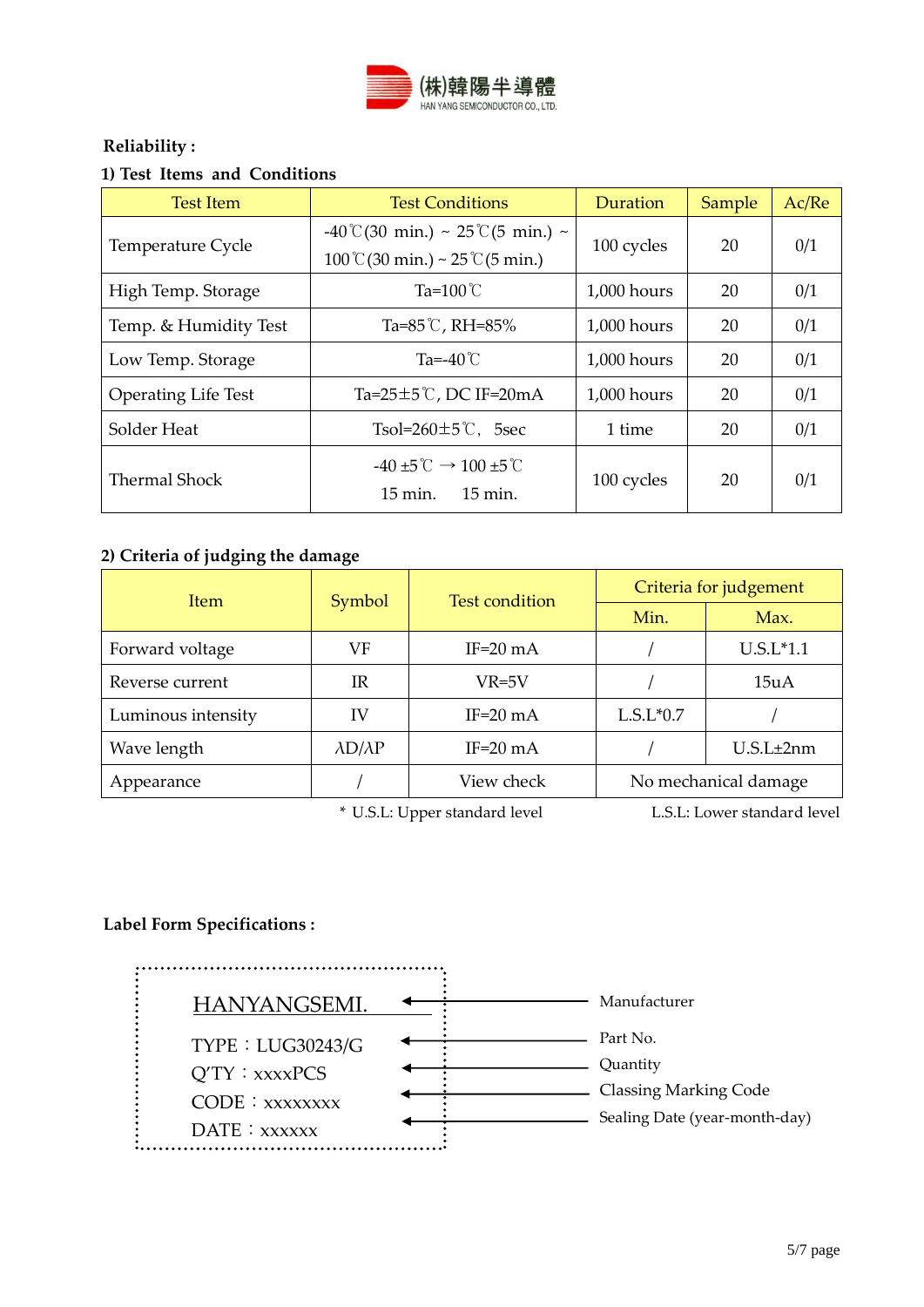

#### **Precautions in Use :**

#### **A. Soldering Conditions**

1. When soldering, leave the minimum clearance between the bottom of the resin and the soldering point.

2. Maximum allowable soldering conditions are.

Solder dipping : 260 ℃max., 5 seconds max., one time.

Soldering iron : 350 ℃ max., 5 seconds max., one time.

3. Contact between molten solder and the resin must be avoided.

4. In soldering, do not put any stress on the lead frame, particularly when heated.

#### **B. Lead frame Forming and Use**

1. When forming leads, the leads should be bent at a point at least 3mm from the base of epoxy. Lead forming should be done before soldering.

2. Do not apply any bending stress to the base of the lead. The stress to the base may damage the LEDs characteristics.

3. When mounting the LEDs onto a printed circuit board, the holes on the circuit board should be exactly aligned with the leads of the LEDs.

4. Please avoid conditions which may cause the LED to corrode, tarnish or discolor. This corrosion or discoloration may cause difficulty during soldering operations. It is recommended that the LEDs be used as soon as possible.

5. Please avoid rapid transitions in ambient temperature, especially, in high humidity environments.

#### **C. Storage**

1. The LEDs should be stored at 30℃ or less and 70%RH or less after being shipped from Wenrun and the storage life limits are 3 months. If the LEDs are stored for 3 months or more, they can be stored for a year in a sealed container with a nitrogen atmosphere and moisture absorbent material.

2. Please avoid rapid transitions in ambient temperature, especially, in high humidity environments where condensation can occur.

#### **D. Cleaning**

1. When necessary, cleaning should occur only with isopropyl alcohol at room temperature for a duration of no more than one minute. Dry at room temperature before use.

2. Do not clean the LEDs by the ultrasonic. When it is absolutely necessary, the influence of ultrasonic cleaning on the LEDs depends on factors such as ultrasonic power and the assembled condition. Ultrasonic cleaning shall be pre-qualified to ensure this will not cause damage to the LED.

## **E. Circuit Protection**

1. Below the zener reference voltage  $V_z$ , all the current flows through LED and as the voltage rises to  $V_z$ , the zener diode "breakdown". If the voltage tries to rise above  $Vz$  current flows through the zener branch to keep the voltage at exactly Vz.

2. When the LED is connected using serial circuit, if either piece of LED is no light up but current can not flow through causing others to light down.. In new design, the LEDs parallel with zener diode, if either piece of LED is no light up but current can flow through causing others to light up